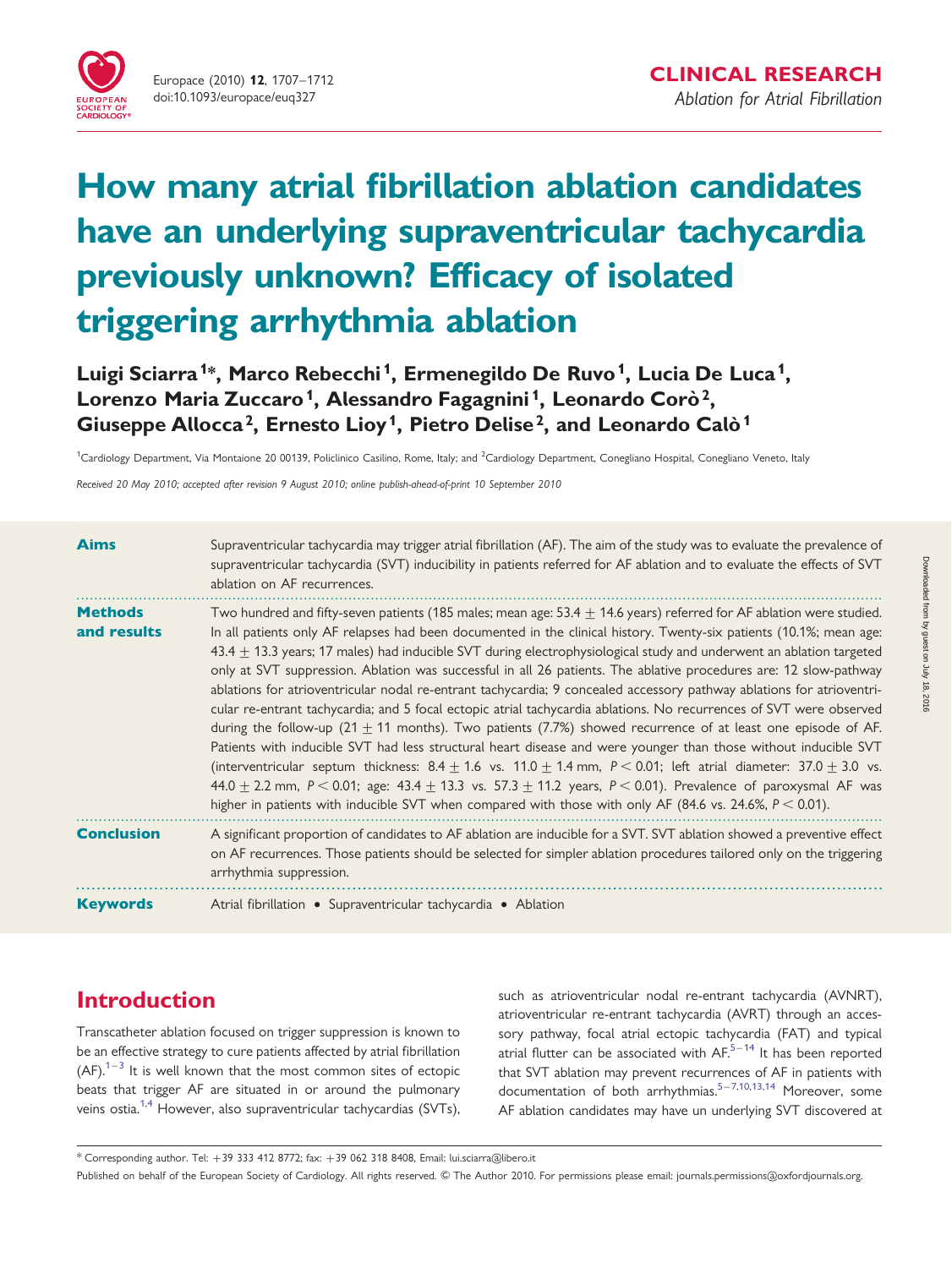the electrophysiological study, and it has been observed that ablation of a SVT in adjunction to pulmonary veins ablation can be an ideal treatment in such patients.<sup>[8,9](#page-5-0)</sup> However, to date only few data are available about the effects of ablative strategy focused only on the elimination of the triggering arrhythmia, discovered at electro-physiological study in AF ablation candidates.<sup>[8](#page-5-0),[9](#page-5-0)</sup> It is of clinical relevance that an ablation procedure focused on the SVT elimination may determine a reduction of recurrences of AF, particularly in young patients and in absence of structural heart disease.<sup>[5](#page-5-0)-[14](#page-5-0)</sup> The aim of our study was to evaluate the prevalence of SVT inducibility in patients referred for ablation of AF and to investigate on the effects of SVT ablation on AF recurrences.

# **Methods**

#### Study population

Two hundred fifty-seven patients (185 males; mean age:  $53.4 \pm 14.6$ years) were referred to our electrophysiology centre for catheter ablation of paroxysmal and/or persistent AF. Patients had to be highly symptomatic for recurrent sustained palpitations due to drug-resistant paroxysmal and/or persistent AF, and with important limitation of quality of life. All the AF ablation candidates had to be symptomatic for at least three episodes of sustained palpitations due to AF in the 6 months before ablation. Symptoms had been present for  $3.2 \pm 1.8$ years before ablation. According to the international guidelines, AF was defined as paroxysmal when it was recurrent and self-terminating, and as persistent when sustained beyond  $7$  days.<sup>[15](#page-5-0)</sup> All patients studied had been carefully investigated in order to exclude a history of suspected or documented SVT: in none of the patient a SVT history was present. Seventy-nine patients (30.7%) had paroxysmal AF and 178 patients (69.3%) paroxysmal and/or persistent AF. Among the 178 patients with persistent AF, 87 patients had both paroxysmal and persistent AF. Among this subgroup of patients, 17 subjects presented both clinical forms of the arrhythmia during all the clinical history, while, in the remaining 70 patients, a transition from paroxysmal to persistent AF was observed. The mean time for conversion from paroxysmal AF to persistent AF was  $18+8$  months.

One hundred eighty-seven patients (72.8%) were affected by systemic hypertension (44.0% with hypertensive heart disease), 64 patients (24.9%) by coronary artery disease, 61 patients (23.7%) by hypercholesterolemia and 51 patients (19.8%) had not clinical and echocardiographic evidence of structural heart disease or cardiovascular risk factors.

In every patient an electrophysiological study (EPS) preceding the ablation procedure was planned. In order to concentrate our attention on patients without previously known AF triggers, patients affected by typical atrial flutter and manifest pre-excitation were excluded.

#### Electrophysiological study and ablation procedure

All patients underwent an EPS in order to identify those with an inducible SVT. Antiarrhythmic drugs were interrupted for at least five half-lives before the procedure. Amiodarone was stopped at least 1 month before EPS. All patients provided written informed consent prior to EPS and ablation. The procedure was performed with the patient in the fasting state using mild sedation and under local anaesthesia. If the patients were in AF an electrical cardioversion was performed in order to restore sinus rhythm. Up to three attempts of cardioversions were performed at a maximum energy of 200 J

(biphasic shock): if AF relapsed after three shocks, no more attempts to obtain sinus rhythm were performed and the EPS was interrupted. No antiarrhythmic drug was infused during the EPS. Electrophysiologi-cal study was carried out according to standard protocols.<sup>[16](#page-5-0)</sup> In brief right atrial and ventricular refractory periods at one or more cycle lengths were performed with decremental pacing. Programmed stimulation in the atrium and ventricle was performed. The electrophysiological assessment included the observation of dual atrioventricular nodal pathways, a significance prolongation of atrial-His bundle interval (jump) and a ventriculo-atrial time  $<$  70 ms during AVNRT and  $>$  70 ms during AVRT in association with eccentric atrial activation showed during the ventricular pacing.<sup>16</sup> Entrainment manoeuvres were performed to differentiate AVNRT from atrial tachycardia and AVRT. In the absence of tachycardia inducibility, a graded isoproterenol intravenous infusion  $(2-6-12 \mu g/min)$  was performed. Diagnostic criteria for FAT were considered: variability of VA intervals during tachycardia or ventricular pacing, ventricular-atrial-atrial-ventricular response before tachycardia resume during ventricular pacing, AH interval during atrial pacing at tachycardia cycle length minus AH interval during tachycardia ≤20 ms, spontaneous termination of tachycardia without an atrial activation.<sup>[16](#page-5-0)</sup> Supraventricular tachycardia and AF were considered inducible if their duration was  $>1$  min.

All patients with inducible SVT during EPS underwent an ablation procedure only aimed at the elimination of the SVT without any other extra radiofrequency lesion. Details about AVNRT and AVRT ablation procedure have been described elsewhere. $16-20$  $16-20$  Focal atrial ectopic tachycardia ablation target sites were: atrial bipolar electrogram preceding P wave onset by at least 15 – 60 ms, monophasic negative unipolar recording, presence of early fractionated electrograms and earliest bipolar activation site identified by a 3D mapping system.<sup>13,16,[21](#page-5-0)-[23](#page-5-0)</sup> Left FATs ablation was performed by means of a trans-septal puncture, and an irrigated-tip quadripolar catheter with a distal 3.5-mm tip (42 $^{\circ}$ C; 30 W) was used for mapping and RF application.

After the ablation procedures all the patients were continuously monitored for 36 –48 h. A 12-lead surface ECG was obtained before hospital discharge.

#### Follow-up

In patients who underwent SVT ablation no antiarrhythmic drug was prescribed during follow-up. After the ablation procedure, a transtelephonic monitoring for 1 month was performed, with recordings taken twice daily and in case of appearance of any symptom. Transtelephonic ECG monitoring was also used subsequently, in case of recurrence of any symptom, at 6-8 weeks, and after 3 and 6 months. The follow-up included clinical evaluation, basal surface 12-lead ECG and 24-h Holter evaluation at 1, 3, 6 months after ablation and then every 6 months. In symptomatic patients, an extra visit was planned. Patients were instructed to call our outpatient ambulatory in case of symptoms. Even the first weeks after ablation were considered in the data collection. Any recurrence of SVT or AF was considered as a failure of ablative therapy.

#### Statistical analysis

Statistical analysis was performed using SPSS statistical software (version 15.00, Chicago, IL, USA). Continuous variables were presented as means  $\pm$  SD and categorical values as frequencies (%). The association between categorical variables was evaluated using Fisher's exact test. Differences in continuous variables were determined for statistical significance by the use of independent samples of t-test or Mann–Whitney test. Statistical significance was defined as a two-sided probability value  $<$  0.05.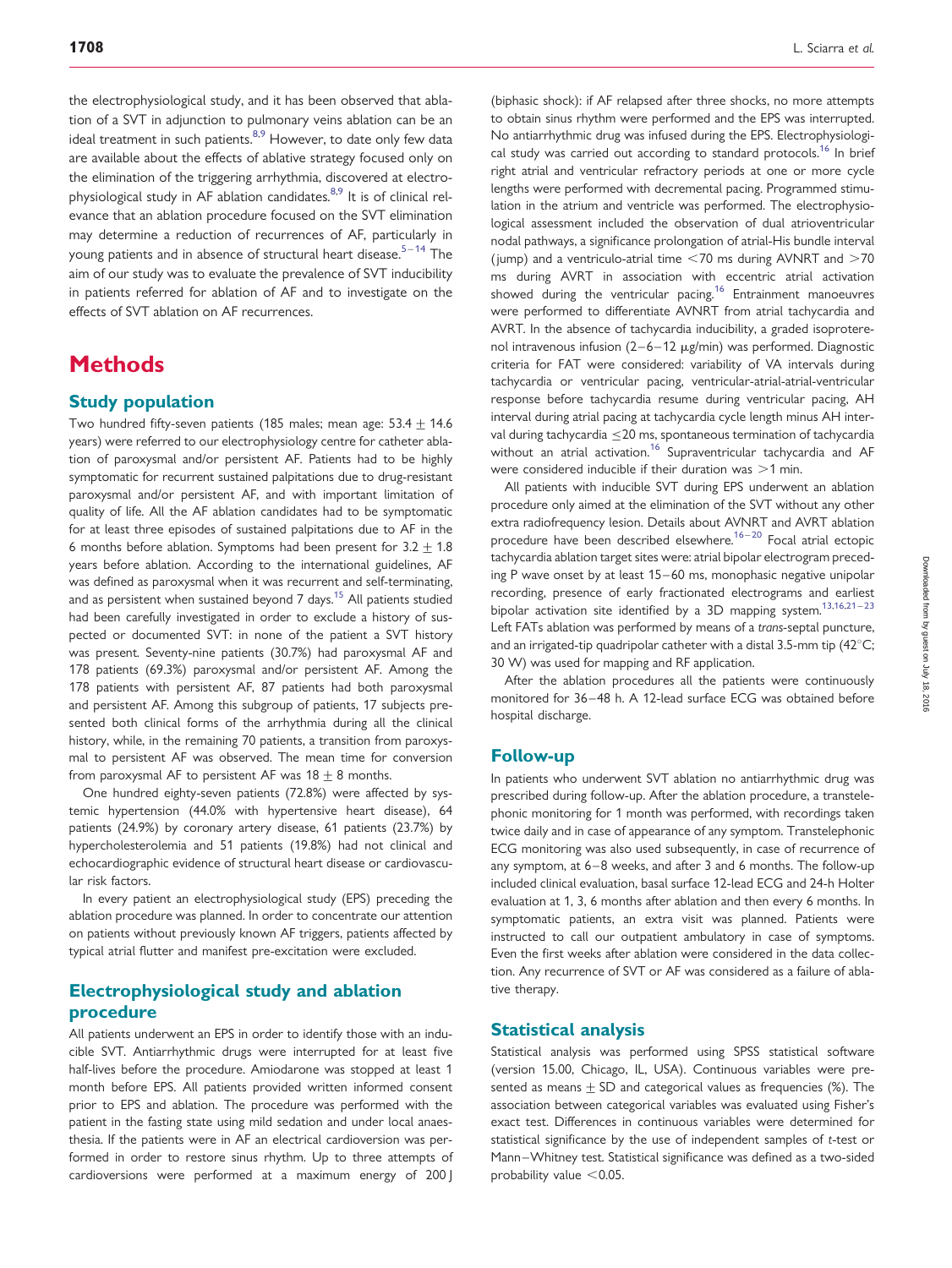# <span id="page-2-0"></span>**Results**

### Clinical characteristics of patients and comparison between patients with and without inducible supraventricular tachycardia

Twenty-six patients (10.1%; mean age:  $43.4 \pm 13.3$  years; 17 males) had an inducible SVT during EPS (Table 1) and were treated with an ablation procedure targeted only at SVT elimination. In the study group of patients with SVT inducibility, prevalence of paroxysmal AF was 84.6%. Twenty patients (76.9%) of this group with AF and SVT had not clinical and echocardiographic evidence of structural heart disease; 6 patients (23.1%) were affected by systemic hypertension; one patient (3.8%) had coronary artery disease and one patient (3.8%) was affected by hypercholesterolemia.

Table I Characteristics of patients with or without inducible synchronized paroxysmal supraventricular tachycardia at electrophysiological study

|                                                 | AF and<br>inducible<br>SVT $(n = 26)$ $(n = 231)$ | <b>AF without</b><br>inducible SVT | P-value   |  |
|-------------------------------------------------|---------------------------------------------------|------------------------------------|-----------|--|
| Age (years)                                     | $43.4 \pm 13.3$                                   | $57.3 + 11.2$                      | < 0.01    |  |
| Male gender, n (%)                              | 17 (65.4)                                         | 168 (72.7)                         | NS        |  |
| Type of AF, $n$ $(\%)$                          |                                                   |                                    |           |  |
| Paroxysmal                                      | 22 (84.6)                                         | 57(24.6)                           | < 0.01    |  |
| Persistent                                      | 4(15.4)                                           | 174 (75.4)                         | < 0.01    |  |
| Risk factors and heart disease aetiology, n (%) |                                                   |                                    |           |  |
| CAD                                             | 1(3.8)                                            | 63 (27.2)                          | $= 0.02$  |  |
| Hypertension                                    | 6(23.1)                                           | 181 (78.3)                         | < 0.01    |  |
| Hypercholesterolemia                            | 1(3.8)                                            | 60(25.9)                           | $= 0.02$  |  |
| Absence of heart<br>disease                     | 20(76.9)                                          | 31(13.4)                           | < 0.01    |  |
| Echocardiography                                |                                                   |                                    |           |  |
| EF $(\%)$                                       | $56.4 + 6.1$                                      | $54.2 + 5.7$                       | NS.       |  |
| Septal thickness (mm)                           | $9.4 + 1.6$                                       | $11.0 + 1.4$                       | < 0.01    |  |
| Posterior wall<br>thickness (mm)                | $9.9 + 1.8$                                       | $10.9 + 1.3$                       | < 0.01    |  |
| Left atrium AP<br>diameter (mm)                 | $37.0 + 3.0$                                      | $44.0 + 2.2$                       | < 0.01    |  |
| Therapy, $n$ $(\%)$                             |                                                   |                                    |           |  |
| Amiodarone                                      | 9(34.6)                                           | 170 (75.6)                         | < 0.01    |  |
| Beta-blockers                                   | 4(15.4)                                           | 125(54.1)                          | < 0.01    |  |
| Sotalol                                         | 3(11.5)                                           | 29(12.5)                           | NS        |  |
| Flecainide                                      | 5(19.2)                                           | 91 (39.4)                          | NS        |  |
| Propafenone                                     | 13(50.0)                                          | 83 (35.9)                          | NS        |  |
| Verapamil                                       | 4(15.4)                                           | 25(10.8)                           | <b>NS</b> |  |
| ACEi, ARB                                       | 2(7.7)                                            | 190 (82.2)                         | < 0.01    |  |
| <b>Statins</b>                                  | 1(3.8)                                            | 58 (23.1)                          | $= 0.04$  |  |

ACEi, ACE inhibitors; AF, atrial fibrillation; AP, antero-posterior; ARB, angiotensin receptor blockers; CAD, coronary artery disease; EF, ejection fraction; NS, non-significant; SVT, supraventricular tachycardia.

Among candidates for AF ablation, patients treated with SVT ablation represented a significant younger population, when compared with patients without evidence of SVT inducibility during EPS and who had undergone AF transcatheter ablation through pulmonary veins encircling/deconnection  $(43.4 + 13.3 \text{ vs. } 57.3 + 11.2 \text{ years};$  $P < 0.01$ ). Prevalence of paroxysmal AF was significantly higher in patients with inducible SVT when compared with those without (84.6 vs. 24.6%,  $P < 0.01$ ). Moreover, patients without inducible SVT and treated with AF ablation, showed a higher prevalence of echocardiographic signs of structural heart disease, when compared with patients who had undergone SVT ablation (interventricular septum thickness:  $11.0 + 1.4$  vs.  $9.4 + 1.6$  mm,  $P < 0.01$ ; posterior wall:  $10.9 \pm 1.3$  vs.  $9.9 \pm 1.8$  mm,  $P < 0.01$ ; left atrial anteroposterior diameter:  $44.0 + 2.2$  vs.  $37.0 + 3.0$ , P<0.01).

# Electrophysiological study and ablation results

Inducibility of SVT was achieved in the basal condition in 14 patients (53.8%) and during isoproterenol infusion in 12 patients (46.2%). Transition from SVT into AF during EPS (Figure [1](#page-3-0)) was observed in 11 patients (42.3%). In 7 of those 11 subjects SVT inducibility had been achieved during isoproterenol infusion. In five patients (19.2%) with SVT inducibility we observed AF inducibility non-related to the SVT as well. However, even in such a subgroup of patients, the ablation strategy was similar to other subjects and was addressed only at the SVT elimination.

Ablation procedure was successful in all patients. No complication occurred. The mean procedural time was  $78 + 31$  min and the mean fluoroscopy time was  $16+12$  min. Twelve patients (46.2%) underwent slow-pathway ablation for AVNRT (11 of these were common slow-fast tachycardia and one was slow-slow tachycardia); 9 patients (34.6%) were ablated for a concealed accessory pathway with AVRT inducibility; 5 patients (19.2%) underwent ablation for FAT (2 left FATs).

#### Follow-up

After the ablation procedure, every patient was free from antiarrhythmic drug therapy. The mean follow-up duration of the study was  $21 + 11$  months. Freedom from AF was achieved in 24 patients (92.3%) who had undergone SVT ablation. Moreover, no recurrence of SVT was documented. Two patients (7.7%; one with left-sided accessory pathway and one with FAT) showed a recurrence of at least one episode of paroxysmal AF. In one of these two patients, after oral propafenone administration, a significant improvement of symptoms was achieved, so pharmacological therapy was continued. In the other patient, symptomatic recurrences of paroxysmal and persistent AF occurred despite antiarrhythmic drug therapy (sotalol and propafenone), and the patient underwent AF ablation through pulmonary veins encircling/isolation. A flow chart of the study is presented in Figure [2](#page-3-0).

# **Discussion**

#### Major findings

Our study suggests that patients candidates to AF ablation and with inducibility of SVT during EPS represent a small but important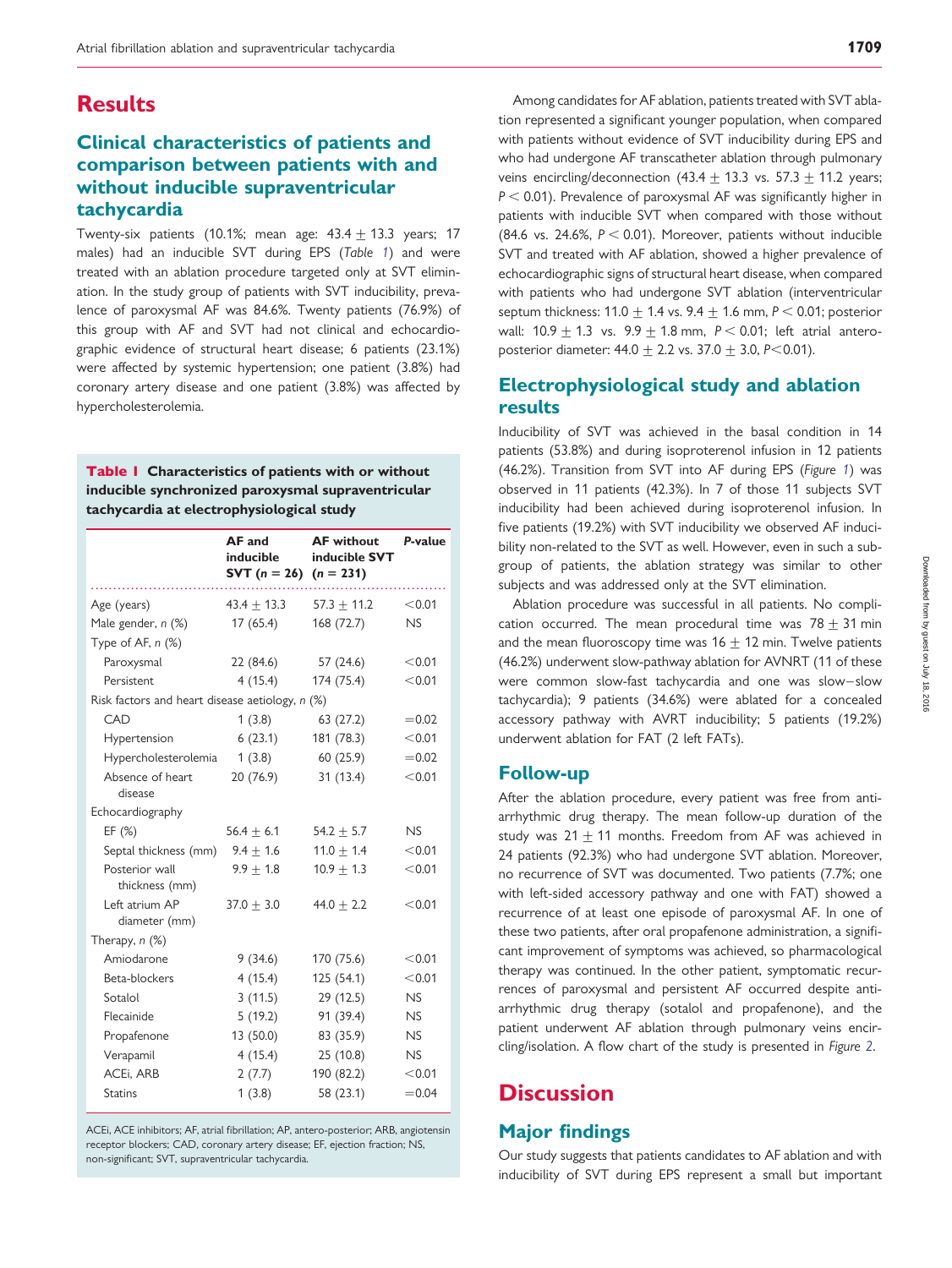<span id="page-3-0"></span>

Figure I (A) The surface ECG recordings and intracavitary recordings show the transition from a right ectopic focal atrial tachycardia (first two beats) into atrial fibrillation. The tip of the ablative catheter is in the lateral medium right free wall. (B) The antero-posterior view of the right atrial electro-anatomical mapping during atrial tachycardia in the same patient. The red points are located in the effective site of radiofrequency application. III, V1, V5, surface ECG leads; HBED, distal bipolar His bundle electrogram; HBEP, proximal bipolar His bundle electrogram; CS 1-5, coronary sinus bipolar electrograms from distal to proximal; RVA, right ventricular apical bipolar electrogram; RV, right ventricular apical proximal bipolar electrogram; ABL D, mapping and ablator catheter distal bipolar electrogram; ABL P, right ventricular proximal apical bipolar electrogram.

subgroup of AF patients. Such a population seems to be younger and with less structural heart disease when compared with the general population referred for AF ablation procedure in our laboratory. The EPS seems to have a crucial role to identify such a subgroup of subjects. In these patients, more simple and safer ablative strategy, tailored only on SVT suppression, resulted in a favourable follow-up with a very low incidence of AF recurrences, despite the absence of any antiarrhythmic therapy.

#### Atrial fibrillation ablation

Several studies support the concept that transcatheter ablation is an effective therapy to prevent AF recurrences.<sup>[2](#page-4-0),[3](#page-4-0)[,24](#page-5-0)-[34](#page-5-0)</sup> Many ablative approaches have been focused on the principal electrophysiological



Figure 2 The figure represents a flow chart that summarizes the study design and the follow-up results. Abbreviations used are the same as in the text.

mechanisms that can initiate and sustain  $AF^{1,35-38}$  $AF^{1,35-38}$  $AF^{1,35-38}$  $AF^{1,35-38}$  $AF^{1,35-38}$  $AF^{1,35-38}$  Both trigger suppression and substrate modification have been proposed as appropriate targets to cure  $AF^{1,26-30}$  $AF^{1,26-30}$  $AF^{1,26-30}$  $AF^{1,26-30}$  $AF^{1,26-30}$  However, in the real world the price that we pay in terms of complications related to AF ablation does not seem to be insignificant. Cappato et  $al$ ,  $39$  in their recent worldwide survey, showed a 4.54% rate of major complications related to the AF ablation procedure. In order to improve the success rate and to optimize the benefit/risk ratio, some authors tried to investigate on the possibility to perform ablative procedure tailored on the electrophysiological mechanisms of the single patients. Oral et al.<sup>[40](#page-5-0)</sup> showed a 77% of freedom from AF recurrences during a mean follow-up of 11 months, using a tailored ablation strategy only targeted on AF initiators and drivers elimination, in 153 patients affected by paroxysmal AF.

## Non-pulmonary veins atrial fibrillation triggers

It is well known that the principal AF triggers are located in or around the pulmonary veins ostia.<sup>[1](#page-4-0)[,27](#page-5-0),[28](#page-5-0)</sup> Pulmonary veins are also known to play an important role in the maintenance and perpetu-ation of AF.<sup>[1](#page-4-0),[33,34](#page-5-0)</sup> Furthermore, it has been observed that synchronized tachycardias such as atrial flutter, AVNRT, AVRT and FAT may trigger AF. In fact, AF frequently occurs in patients affected by Wolff-Parkinson-White (WPW) syndrome.<sup>7-[9](#page-5-0)</sup> In patients affected by WPW syndrome, the accessory pathway is considered to be important for the development of AF and frequent tachycardias are known to promote an electrical remodelling that favours  $AF<sup>41</sup>$  $AF<sup>41</sup>$  $AF<sup>41</sup>$  After successful ablation of the accessory pathway, the majority of patients are free from AF episodes in the follow-up.<sup>[41](#page-5-0)</sup> Several studies have shown the potential role of AVNRT as an AF trigger. $5-9$  $5-9$  $5-9$  It has been suggested that the fast atrial activation that occurs during AVNRT may degenerate into AF.<sup>[5](#page-5-0)</sup> Moreover, it has been reported that the transition from AVNRT into AF may begin inside the pulmonary veins.<sup>[11](#page-5-0)</sup> Brugada et  $al$ <sup>[6](#page-5-0)</sup> in a very small study conducted in four patients affected by paroxysmal AF and without evidence of structural heart disease, first described AVNRT inducibility at the EP study. The elimination of the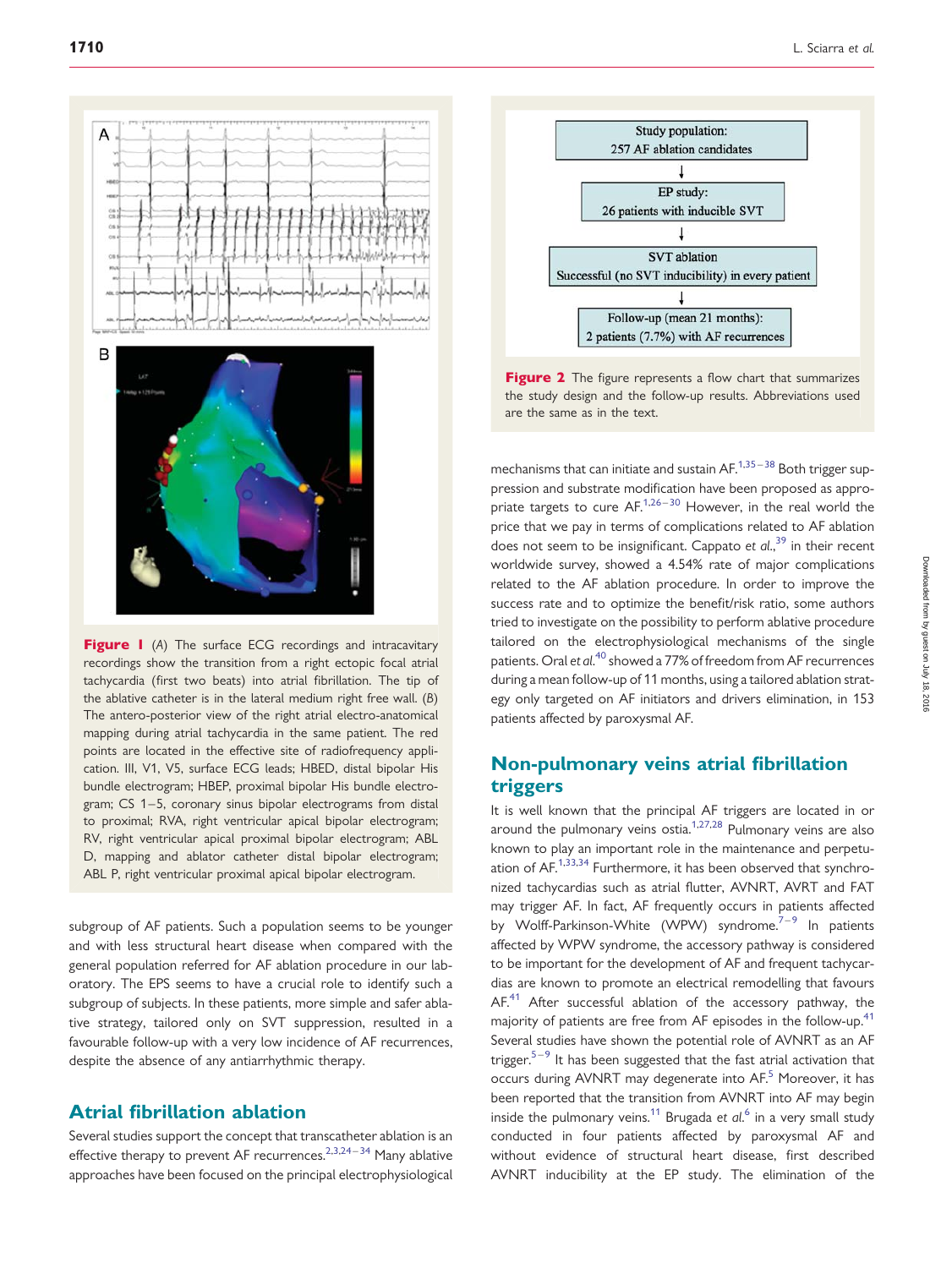<span id="page-4-0"></span>synchronized tachycardia resulted in the absence of both AVNRT and AF in the follow-up. Delise et  $al.^{7}$  $al.^{7}$  $al.^{7}$  described a 70% of freedom from AF episodes after slow-pathway ablation in patients with evidence of both AVNRT and AF. Interestingly, this study showed that the AF recurrences after slow-pathway ablation were much more common in patients with structural heart disease than in patients without.<sup>[7](#page-5-0)</sup> The incidence of inducible supraventricular tachycardias in patients referred for AF ablation has been investigated as well.<sup>[8](#page-5-0),[9](#page-5-0)</sup> Katritsis et al.<sup>[8](#page-5-0)</sup> showed that arrhythmias other than AF were inducible in 31 (7.6%) of their AF ablation patients. In this study, an ablation strategy addressed only at the SVT elimination was performed in 13 patients (71% represented by AVNRT), while in the other subjects a combination of tachycardia and AF ablation procedure or only AF ablation was performed.<sup>[8](#page-5-0)</sup> Atrial fibrillation recurrences during the follow-up occurred in 40% of patients that underwent a combined AF-SVT ablation or AF-only ablation, and in 23% of subjects with only SVT ablation. $8$  Sauer et  $al$ . observed AVNRT inducibility during EPS in 27 of 629 patients referred for AF ablation. Only 13 of these patients underwent AVNRT ablation without PV isolation.<sup>[9](#page-5-0)</sup> Twelve of these remained free from AF recurrences without any need for antiarrhythmic drug therapy at a mean follow-up of  $21 \pm 9$  $21 \pm 9$  months.<sup>9</sup> Also atrial tachycardia have been identified as a potential AF trigger,  $12-14$  $12-14$ but conclusive data about the efficacy of this triggering arrhythmia ablation on AF recurrences have not been deeply investigated.

Electrophysiological mechanisms of AF in patients with a triggering SVT have been studied, particularly in patients with WPW. $41.42$ Whereas the accessory pathway seems to play a crucial role for the development of  $AF<sub>1</sub><sup>41</sup>$  $AF<sub>1</sub><sup>41</sup>$  $AF<sub>1</sub><sup>41</sup>$  other electrophysiological abnormalities, not related to the accessory pathways, have been observed.<sup>42</sup> Those abnormalities include altered atrial refractoriness, increased induction of repetitive atrial firing and increased atrial conduction delay.<sup>42</sup> Such alterations may explain the incidence of AF recurrences in some patients successfully ablated for accessory pathway.<sup>[42](#page-5-0)</sup>

#### Comments to our results

In our study we observed that 10.1% of subjects referred to our centre for transcatheter ablation of AF were inducible for SVT, such as FAT, AVNRT, and AVRT due to concealed accessory pathways at the EPS. In all those patients, the synchronized tachycardia was previously unknown and only relapses of AF had been documented. In such a population, the EPS revealed to be crucial in order to detect an underlying regular SVT and to define a tailored ablation strategy. We decided not to include in our analysis patients with atrial flutter, taking into consideration that atrial flutter and AF are arrhythmias in complex and particular relationships,  $43 - 45$  $43 - 45$  $43 - 45$  and it is sometimes difficult to establish a triggering relationship between atrial flutter and AF.

A spontaneous conversion from SVT into AF was seen in 42.3% of patients with both arrhythmias. In the remaining 57.7% we could not directly demonstrate the role of the SVT as an AF trigger. However, the favourable follow-up of these patients, without recurrences of SVTs and with a very low rate of AF relapses

seems to further confirm the role of the regular tachycardia as an AF trigger in our patients.

Our ablative strategy targeted only at the elimination of SVT, without pulmonary veins isolation and/or encircling of pulmonary veins ostia, resulted in simpler procedures, without any complication for the patients. This ablative approach was correlated with a very favourable follow-up as well, without evidence of SVT recurrences and with a low rate of relapses of AF (7.7% after a mean follow-up of  $21 + 11$  months), despite the interruption of any antiarrhythmic drug. When compared with the general AF ablation population in our centre, patients with an underlying regular tachycardia appear to be younger and with less structural heart disease. This observation can also explain the very favourable follow-up of this population.

Another aspect to be considered is that two patients (7.7%) of the SVT group affected by hypertension, continued to assume ACE inhibitors and angiotensin receptor blockers after the ablation procedure, while one patient with hypercholesterolemia continued the statin treatment. It is well known that those drugs may have a role in the prevention of AF recurrences.  $46 - 48$  $46 - 48$  $46 - 48$  However, we must consider that those three patients are a minority in our study group. Moreover, those patients continued to assume the same drugs that they were taking before the ablation procedure (Table [1](#page-2-0)).

In our opinion, based on our data and on the available data in the literature.<sup>5–[11](#page-5-0)</sup> every patient with an indication for AF ablation should perform an EPS in order to exclude the inducibility of an underlying SVT. This is particularly true for patients with paroxysmal AF and without evidence of significant structural heart disease. We believe that there is enough evidence to sustain that subjects with the presence of both SVT and AF should be addressed to a simpler and safer ablative procedure, targeted only at the SVT suppression.

# **Conclusions**

A small but very important proportion of subjects candidates for AF ablation may have an underlying SVT that can act as a trigger of AF. Those subjects tend to be younger and with less structural heart disease when compared with the general AF ablation population. The identification of such patients can be possible by means of a careful arrhythmic history reconstruction and/or by means of an EP study. Those patients may benefit of a simpler ablative approach targeted only at the underlying arrhythmia elimination without any other extra lesion.

#### Conflict of interest: none declared.

#### References

- 1. Haissaguerre M, Jais P, Shah DC, Takahashi A, Hocini M, Quiniou G et al. Spontaneous initiation of atrial fibrillation by ectopic beats originating in the pulmonary veins. N Engl J Med 1998;339:659-66.
- 2. Gerstenfeld EP, Sauer W, Callans DJ, Dixit S, Lin D, Russo AM et al. Predictors of success after selective pulmonary vein isolation of arrhythmogenic pulmonary veins for treatment of atrial fibrillation. Heart Rhythm 2006;3:165-70.
- 3. Marrouche NF, Martin DO, Wazni O, Gillinov AM, Klein A, Bhargava M et al. Phased-array intracardiac echocardiography monitoring during pulmonary vein